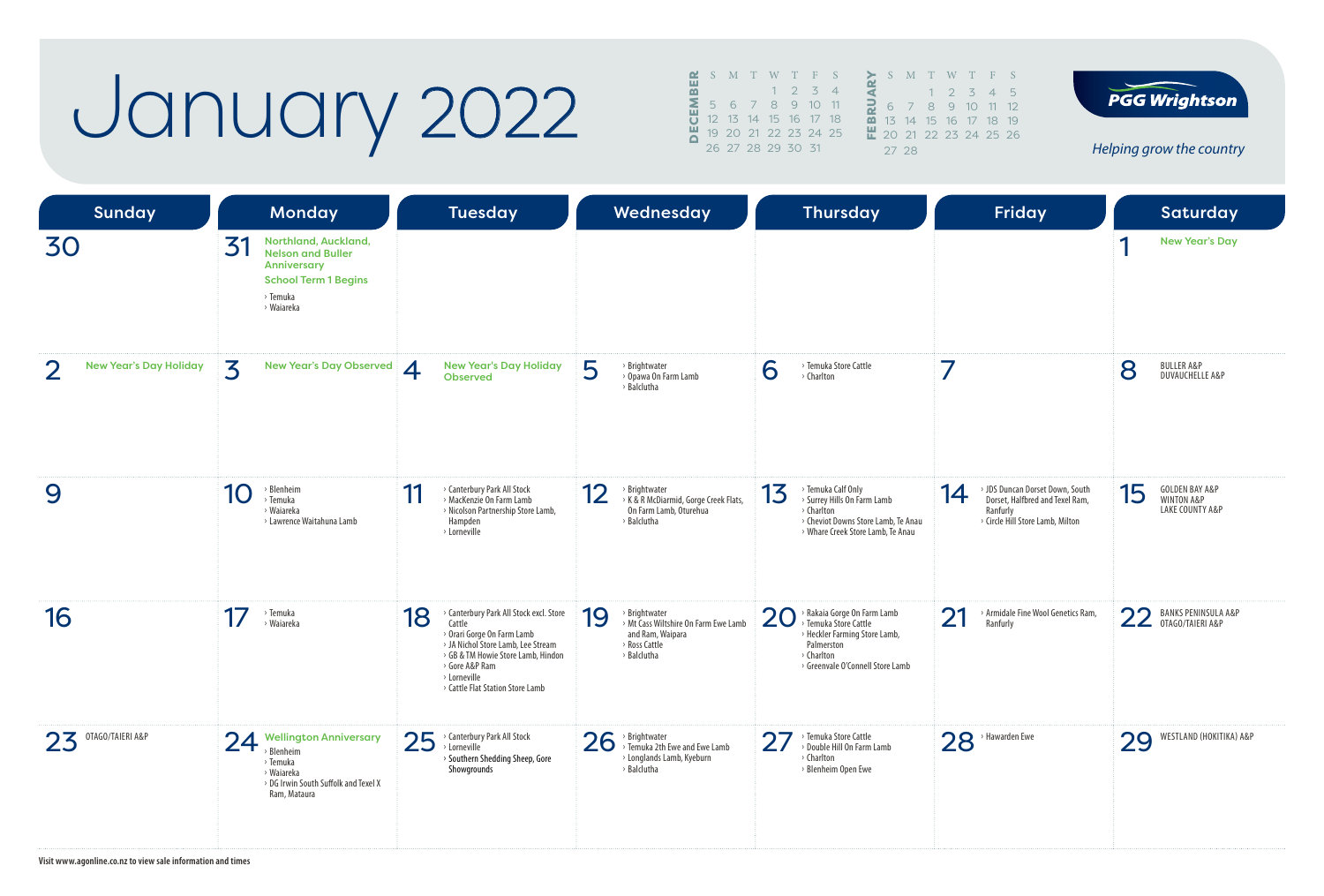## February 2022

| $>$ S M T W T F S                                      |                      |  |  |  | $\mathbf{I}$ S M |               | $\mathbb{R}^n$ |
|--------------------------------------------------------|----------------------|--|--|--|------------------|---------------|----------------|
| $\frac{a}{4}$ 30 31                                    |                      |  |  |  |                  |               |                |
| <b>2</b> 2 3 4 5 6 7 8<br><b>4</b> 9 10 11 12 13 14 15 |                      |  |  |  |                  | $6 \t 7 \t 8$ |                |
|                                                        |                      |  |  |  |                  | 13 14 1       |                |
| <b>3</b> 16 17 18 19 20 21 22                          |                      |  |  |  |                  | 20 21 2       |                |
|                                                        | 23 24 25 26 27 28 29 |  |  |  |                  | 27 28 2       |                |
|                                                        |                      |  |  |  |                  |               |                |



**PGG Wrightson** 

*Helping grow the country*

| Sunday                                      | Monday                                     | <b>Tuesday</b>                                                                                                                                   | Wednesday                                                                                                                                                | <b>Thursday</b>                                                                                                                      | Friday                                                                                                                                                       | <b>Saturday</b>                                                     |
|---------------------------------------------|--------------------------------------------|--------------------------------------------------------------------------------------------------------------------------------------------------|----------------------------------------------------------------------------------------------------------------------------------------------------------|--------------------------------------------------------------------------------------------------------------------------------------|--------------------------------------------------------------------------------------------------------------------------------------------------------------|---------------------------------------------------------------------|
|                                             |                                            | ◀<br>> Canterbury Park All Stock excl. Store<br>Cattle<br>> Ashburton Gorge Lamb<br>> Invernia Calf, Oamaru<br>> Lorneville 2th Ewe and Ewe Lamb | $\overline{2}$<br>> Brightwater<br>> Temuka Adult Ewe<br>> SC Flock Ram, Temuka<br>> Balclutha<br>> T & F Anderson Tralee Downs<br>Southdown Ram, Winton | 3<br>> Temuka Store Cattle<br>> Charlton                                                                                             | > Maryburn Ram, MacKenzie<br>4<br>> Balclutha 2th Ewe and Ewe Lamb                                                                                           | PALMERSTON/WAIHEMO A&P<br>5<br><b>INANGAHUA A&amp;P</b><br>GORE A&P |
| Waitangi Day<br>6<br>PALMERSTON/WAIHEMO A&P | 7<br><b>Waitangi Day Observed</b>          | 8<br>> Blenheim<br>> Temuka<br>› Waiareka                                                                                                        | 9<br>SOUTH ISLAND FIELD DAYS, WAIMUMU<br>> Brightwater<br>> Canterbury Park All Stock<br>> Balclutha<br>> MT & SM Day Wiltshire Ram and Ewe,<br>Winton   | SOUTH ISLAND FIELD DAYS, WAIMUMU<br>10<br>> Brightwater Ewe<br>> Temuka Store Cattle<br>> Rollesby Valley On Farm Lamb<br>> Charlton | -11<br>SOUTH ISLAND FIELD DAYS, WAIMUMU<br>ш<br>> Central Canterbury Flock Ram,<br>Sheffield<br>> Sheffield Ewe<br>> Balclutha Ewe<br>> Meadowslea Ram, Gore | 12<br>WAIAU A&P<br>CENTRAL OTAGO A&P                                |
| 13                                          | > Temuka<br>14<br>> Waiareka               | > Canterbury Park All Stock excl. Store<br>15<br>Cattle<br>> Lorneville                                                                          | 16<br>MANIOTOTO A&P<br>> Brightwater<br>> Balclutha                                                                                                      | 17<br>> Temuka Store Cattle<br>> Tekapo Lamb<br>> Omarama Lamb<br>> Charlton                                                         | > Palmerston Ewe and Lamb<br>18<br>> Lawrence Dog                                                                                                            | 19<br>MURCHISON A&P<br>MT BENGER A&P                                |
| 20                                          | 21<br>> Blenheim<br>> Temuka<br>> Waiareka | 22 > Canterbury Park All Stock<br>> Lorneville and Adult Ewe                                                                                     | 23<br>$\rightarrow$ Brightwater<br>> Alexandra Merino On Farm Ewe and<br>Lamb<br>> Balclutha                                                             | > Temuka Store Cattle<br>24<br>> Tekapo Ewe<br>> Omarama Adult Ewe<br>> Charlton                                                     | 25                                                                                                                                                           | 26<br>KAIKOURA A&P<br>SOUTH WESTLAND A&P<br>NORTH OTAGO A&P         |
| NORTH OTAGO A&P                             | $28$ <sup>, Temuka</sup><br>> Oturehua Ewe |                                                                                                                                                  |                                                                                                                                                          |                                                                                                                                      |                                                                                                                                                              |                                                                     |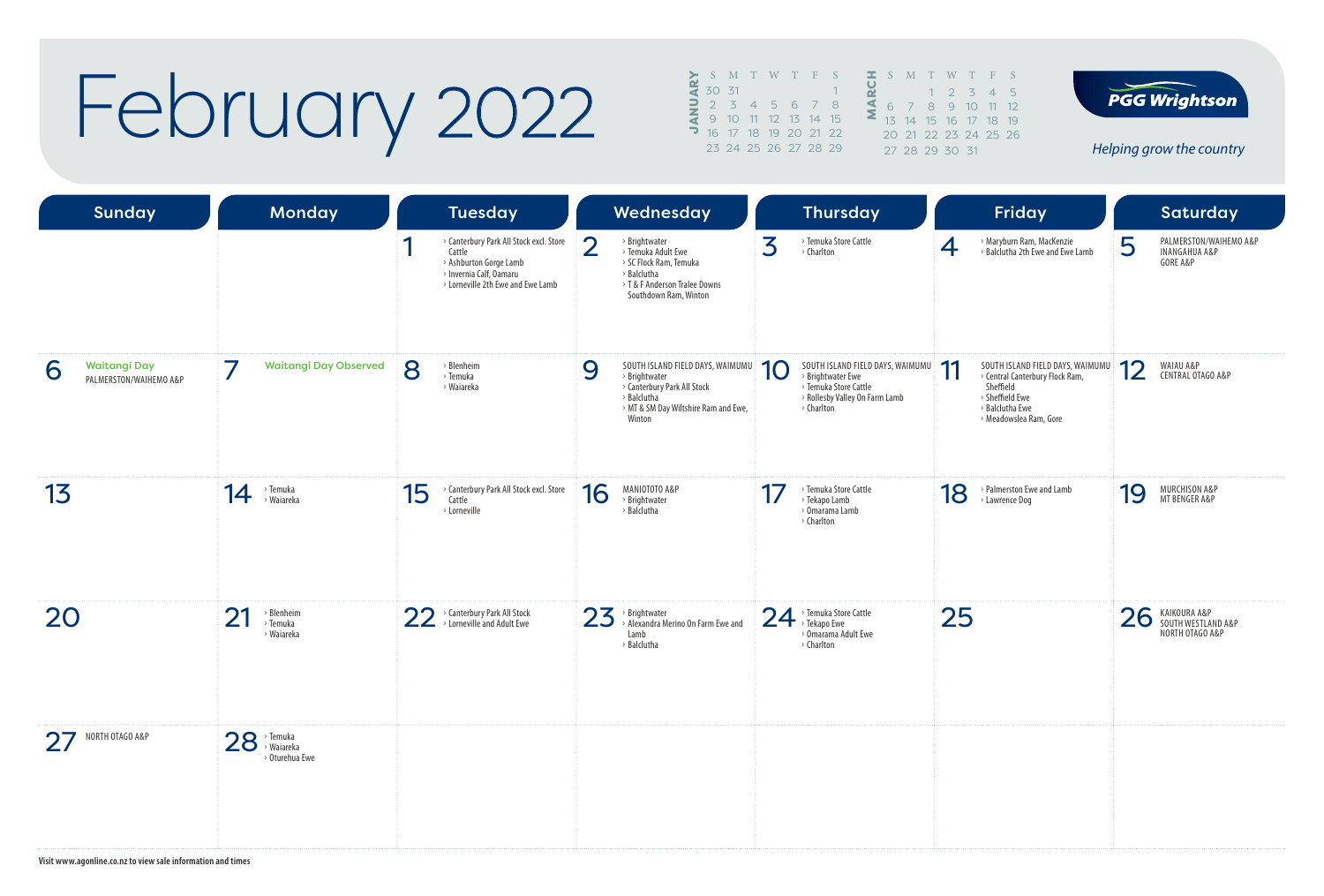### March 2022

|            |                        |  | S M T W T F S        |   |    | S              |   |
|------------|------------------------|--|----------------------|---|----|----------------|---|
|            |                        |  | $1 \t2 \t3 \t4$      | 5 |    |                |   |
| <b>BRU</b> |                        |  | 6 7 8 9 10 11 12     |   | đ. | $\overline{3}$ |   |
|            |                        |  | 13 14 15 16 17 18 19 |   |    | 10             |   |
|            | ₩ 20 21 22 23 24 25 26 |  |                      |   |    | 17             | 1 |
|            | 27 28                  |  |                      |   |    | 24             | 5 |

|  |  | S M T W T F S        |             |
|--|--|----------------------|-------------|
|  |  |                      | $1 \quad 2$ |
|  |  | 3 4 5 6 7 8          |             |
|  |  | 10 11 12 13 14 15 16 |             |
|  |  | 17 18 19 20 21 22 23 |             |
|  |  | 24 25 26 27 28 29 30 |             |



*Helping grow the country*

| <b>Sunday</b>        | <b>Monday</b>                                                             |    | <b>Tuesday</b>                                                                                                                                              |                | Wednesday                                                                                                                                                              |    | <b>Thursday</b>                                                                                                                           |    | <b>Friday</b>                                                                              |    | Saturday                                                                 |
|----------------------|---------------------------------------------------------------------------|----|-------------------------------------------------------------------------------------------------------------------------------------------------------------|----------------|------------------------------------------------------------------------------------------------------------------------------------------------------------------------|----|-------------------------------------------------------------------------------------------------------------------------------------------|----|--------------------------------------------------------------------------------------------|----|--------------------------------------------------------------------------|
|                      |                                                                           |    | > Canterbury Park All Stock excl. Store<br>Cattle<br>> Four Peaks On Farm Lamb and Cattle,<br>Fairlie<br>> Meikleburn On Farm Lamb, Fairlie<br>> Lorneville | $\overline{2}$ | > Brightwater<br>> Balclutha<br>> Southern Man 18mth Cattle Day One,<br>Lorneville                                                                                     | 3  | > Blenheim Open Cattle<br>> Temuka Store Cattle<br>> Charlton 2th and AD                                                                  | 4  | > BC Gallagher Beltex Ram, Mt Somers<br>> Southern Man 18mth Cattle Day Two,<br>Lorneville | 5  | RAI VALLEY A&P<br>AMURI A&P<br>TEMUKA AND GERALDINE A&P<br>SOUTHLAND A&P |
| 6                    | > Blenheim<br>> Temuka<br>› Waiareka                                      | 8  | > Canterbury Park All Stock<br>> Glenrobin Stud Beltex X Ram Lamb.<br>Gore Showgrounds<br>> Lorneville                                                      | 9              | > Brightwater<br>> Balclutha                                                                                                                                           | 10 | > Temuka Store Cattle<br>> Charlton                                                                                                       | 11 | <b>UPPER CLUTHA A&amp;P</b>                                                                | 12 | UPPER CLUTHA A&P<br>CHEVIOT A&P<br>MAYFIELD A&P                          |
| 13                   | <b>Taranaki Anniversary</b><br>14<br>> Temuka<br>› Waiareka               | 15 | > Canterbury Park All Stock excl. Store<br>Cattle<br>> Lorneville                                                                                           | 16             | > Brightwater<br>> Balclutha                                                                                                                                           | 17 | > Temuka Store Cattle<br>> Owaka Calf, Balclutha<br>> Charlton                                                                            | 18 | > Culverden 1st Calf<br>> Meadowslea Autumn Ram, Fairlie                                   | 19 | HAWARDEN A&P<br>METHVEN A&P                                              |
| 20 STRATH TAIERI A&P | 21<br><b>Otago Anniversary</b><br>> Blenheim<br>> Temuka                  | 22 | > Canterbury Park All Stock<br>> Waiareka<br>> Mt Benger Calf<br>> Lorneville                                                                               | 23             | > Brightwater<br>> Blenheim 1st Calf, Awatere East Coast<br>> Balclutha                                                                                                | 24 | > Brightwater Calf Outer Region<br>> Cheviot North Calf<br>> Temuka Store Cattle<br>> Charlton<br>> Torrisdale Murray Grey Female, Winton |    | 25 > Cheviot South Calf                                                                    | 26 | MALVERN A&P                                                              |
| FLAXBOURNE A&P<br>27 | 28 > Mt Arrowsmith Weaner Deer,<br>> Temuka<br>› Waiareka<br>> Haast Calf | 29 | > Tapawera Calf, Brightwater<br>> Canterbury Park All Stock excl. Store<br>Cattle<br>> Lorneville                                                           | 30             | > Brightwater<br>> Blenheim 2nd Calf (Wairau, Waihopai<br>Valley and Marlborough Sounds)<br>> Ross Calf<br>> Glenlyon Calf, Temuka<br>> Omakau 1st Calf<br>> Balclutha | 31 | > Brightwater Calf Inner Region<br>> Canterbury Park Calf<br>> Temuka Store Cattle<br>> Charlton                                          |    |                                                                                            |    |                                                                          |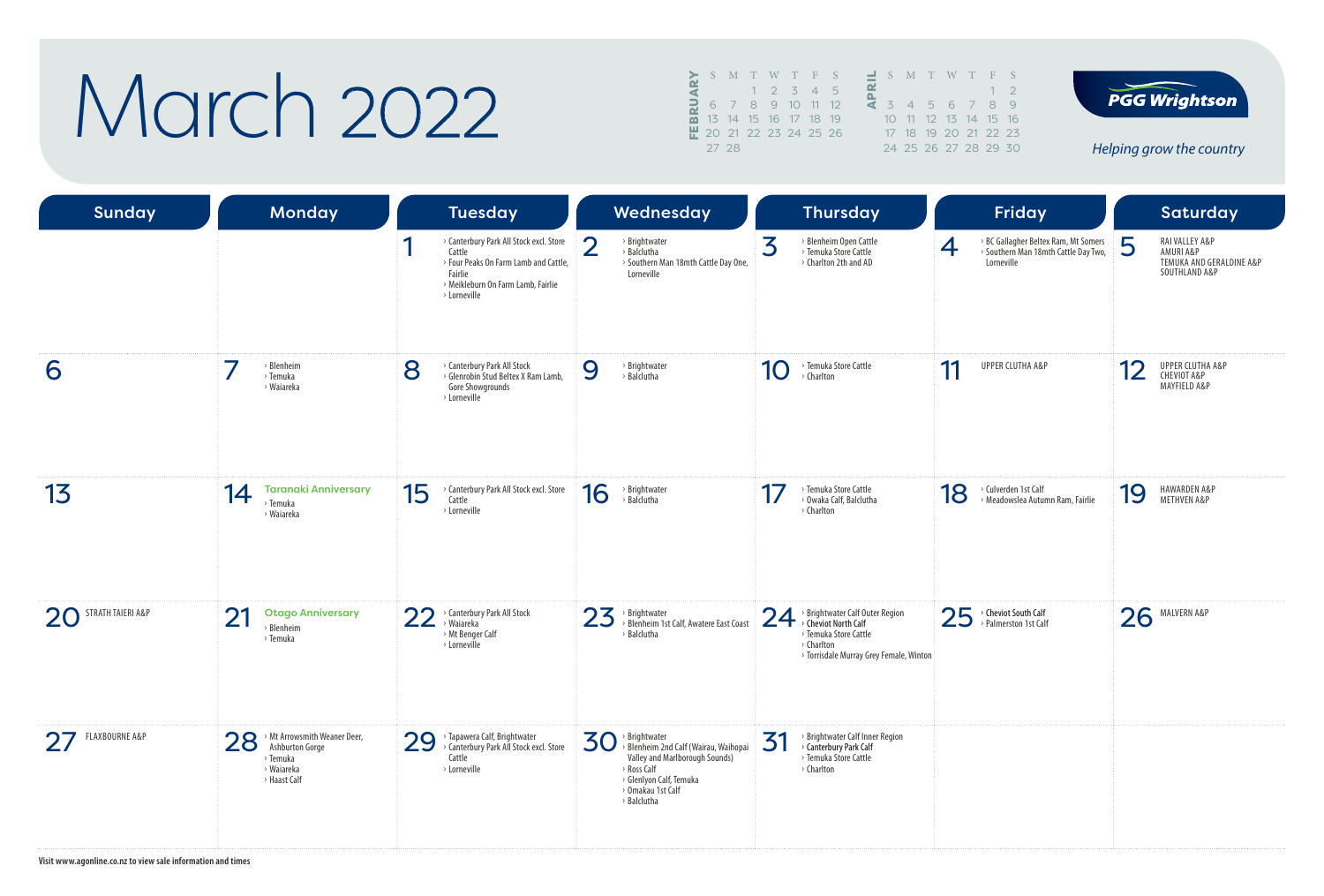# April 2022

|   |                |  | S M T W T F S        |   |    |
|---|----------------|--|----------------------|---|----|
| ပ |                |  | $1 \t2 \t3 \t4$      | 5 |    |
|   |                |  | 6 7 8 9 10 11 12     |   |    |
|   |                |  | 13 14 15 16 17 18 19 |   | 15 |
|   |                |  | 20 21 22 23 24 25 26 |   | フフ |
|   | 27 28 29 30 31 |  |                      |   |    |
|   |                |  |                      |   |    |





*Helping grow the country*

| <b>Sunday</b>                    | <b>Monday</b>                                                                                              | <b>Tuesday</b>                                                                                                                                | Wednesday                                                                                                                                                                         | <b>Thursday</b>                                                                                                            | Friday                                                                                                           | <b>Saturday</b>                                   |
|----------------------------------|------------------------------------------------------------------------------------------------------------|-----------------------------------------------------------------------------------------------------------------------------------------------|-----------------------------------------------------------------------------------------------------------------------------------------------------------------------------------|----------------------------------------------------------------------------------------------------------------------------|------------------------------------------------------------------------------------------------------------------|---------------------------------------------------|
|                                  |                                                                                                            |                                                                                                                                               |                                                                                                                                                                                   |                                                                                                                            | AGFEST, GREYMOUTH<br>◀<br>> Castlerock 1st Calf<br>> Culverden 2nd Calf<br>> Balclutha 1st Calf                  | $\overline{2}$<br>AGFEST, GREYMOUTH<br>OXFORD A&P |
| <b>Daylight Saving Ends</b><br>3 | > Castleridge, Mt Arrowsmith On Farm<br>4<br>Calf, Ashburton Gorge<br>> Temuka<br>> Waiareka<br>> Blenheim | 5<br>> Blenheim<br>> Canterbury Park All Stock<br>> Hakataramea Calf<br>> Lorneville                                                          | > Brightwater<br>6<br>> Canterbury Park Calf<br>> Temuka Calf (Eastern Section)<br>> Omakau Calf (Cromwell Section)<br>> Balclutha<br>> Gore 1st Calf                             | > High Peak Weaner Deer<br>> Whataroa Calf<br>> Omarama Calf<br>> Charlton                                                 | > Temuka Calf (MacKenzie Section)<br>8<br>> Palmerston 2nd Calf<br>> Castlerock 2nd Calf<br>> Culverden 3rd Calf | 9                                                 |
| 10                               | 11<br>> Temuka<br>> Waiareka<br>> Nokomai Stn Autumn Lamb On Farm                                          | > Canterbury Park All Stock excl. Store<br>12<br>Cattle<br>> Lorneville                                                                       | 13<br>> Brightwater<br>> Temuka Calf (Western Section)<br>> Omakau 2nd Calf<br>> Balclutha<br>> Western Southland Calf, Castlerock<br>> JR & AM Duthie Weaner Deer,<br>Lorneville | <b>School Term 1 Ends</b><br>14<br><sup>&gt;</sup> Oamaru Calf<br>> Charlton<br>> Lorneville Calf<br>> Temuka Store Cattle | 15<br><b>Good Friday</b>                                                                                         | 16                                                |
| 17                               | 18<br><b>Easter Monday</b><br>MACKENZIE COUNTY A&P                                                         | 19<br><b>Southland Anniversary</b><br>> Blenheim Top of the South Lamb<br>> Blenheim<br>> Temuka<br>› Waiareka<br>> Canterbury Park All Stock | 20<br>> Brightwater<br>> Balclutha<br>> Gore 2nd Calf                                                                                                                             | 21<br>> Brightwater Open Cattle<br>> Charlton<br>> Temuka Calf (Fairlie Basin Section)                                     | 22<br>$\rightarrow$ Culverden 4th Calf<br>> Balclutha 2nd Calf<br>> Castlerock 3rd Calf                          | 23                                                |
| 24                               | 25 ANZAC Day                                                                                               | 26<br>> Temuka<br>> Waiareka<br>> Upper Clutha On Farm Calf                                                                                   | 27<br>> Brightwater<br>> Canterbury Park All Stock excl. Store<br>Cattle<br>> Temuka Calf (Geraldine Mid<br>Canterbury Chatham Section)<br>> Balclutha                            | $28$ <sup>, Charlton</sup>                                                                                                 | 29 > Temuka Store Cattle                                                                                         | 30                                                |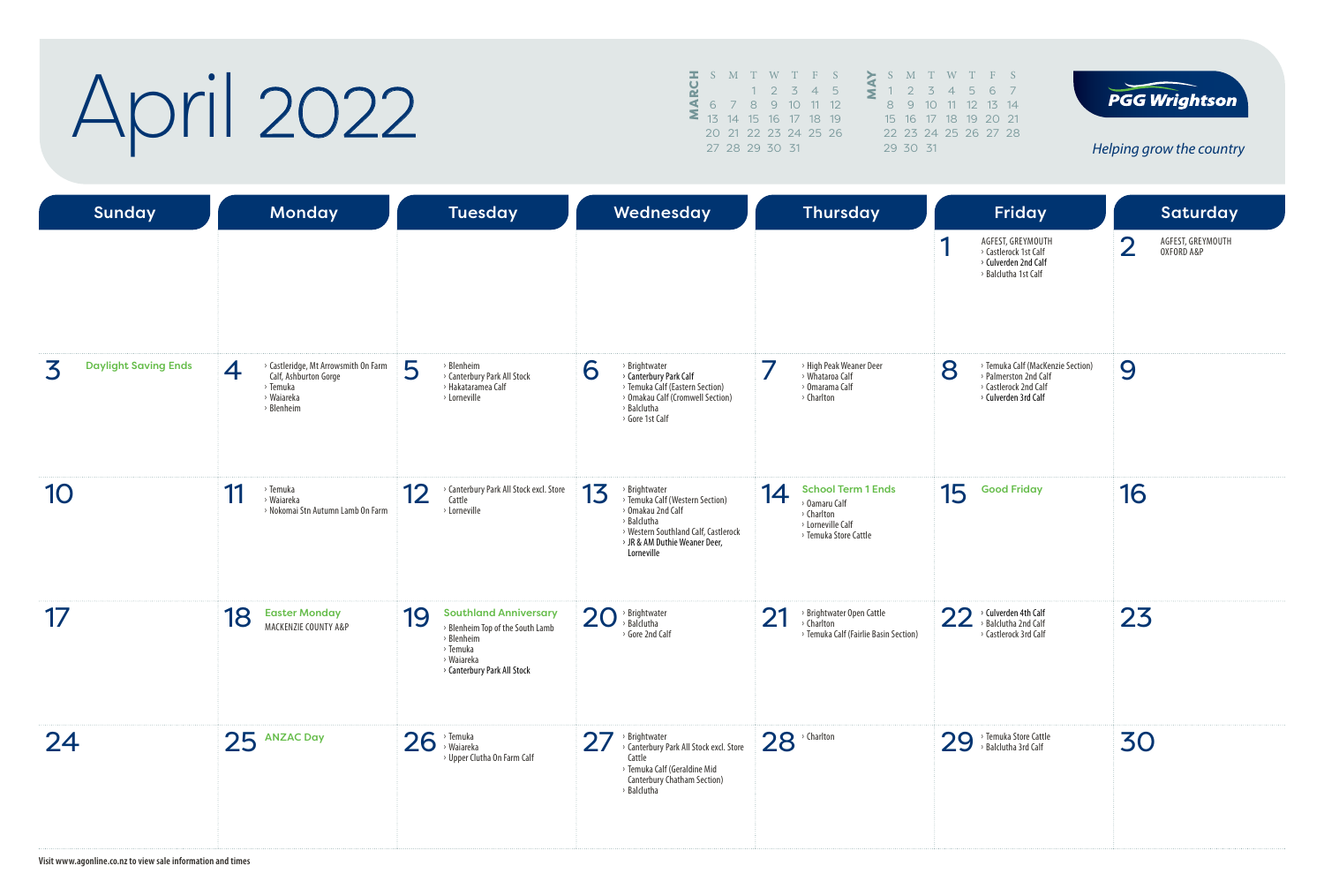# May 2022

| ᆜ |                 |  | S M T W T F S        |  |    |   | S M   |        |
|---|-----------------|--|----------------------|--|----|---|-------|--------|
| ൙ |                 |  |                      |  | 12 | ÷ |       |        |
|   |                 |  | 3 4 5 6 7 8 9        |  |    | ∍ | 5     | 6      |
|   | 10 <sup>1</sup> |  | 11 12 13 14 15 16    |  |    |   | 12 13 |        |
|   |                 |  | 17 18 19 20 21 22 23 |  |    |   |       | 19, 20 |
|   |                 |  | 24 25 26 27 28 29 30 |  |    |   | 26 27 |        |





*Helping grow the country*

| <b>Sunday</b> | Monday                                                                                          | <b>Tuesday</b>                                                                                                                                                                                 | Wednesday                                                                                                                                                                                                                                   | <b>Thursday</b>                                                                                                                                                                             | Friday                                                                                                                             | Saturday                                                                                                                  |
|---------------|-------------------------------------------------------------------------------------------------|------------------------------------------------------------------------------------------------------------------------------------------------------------------------------------------------|---------------------------------------------------------------------------------------------------------------------------------------------------------------------------------------------------------------------------------------------|---------------------------------------------------------------------------------------------------------------------------------------------------------------------------------------------|------------------------------------------------------------------------------------------------------------------------------------|---------------------------------------------------------------------------------------------------------------------------|
| ◀             | $\overline{2}$<br><b>School Term 2 Begins</b><br>> Blenheim<br>> Temuka<br>> Waiareka           | 3<br>> Canterbury Park All Stock<br>> Stern Angus Female Cattle, Totara<br>Valley<br>> Lorneville<br>> Maniototo Last Muster Lamb                                                              | > Brightwater<br>4<br>> Blenheim 3rd and High Country Calf<br>> Meadowslea Female Cattle, Fairlie<br>> Balclutha<br>> Gore Calf and Adult                                                                                                   | 5<br>> High Country Calf, Canterbury Park<br>> Temuka Beef In Calf Cattle<br>> Balclutha Adult Cattle<br>> Charlton                                                                         | 6                                                                                                                                  | 7                                                                                                                         |
| 8             | 9<br>> Temuka<br>› Waiareka                                                                     | Canterbury Park All Stock excl. Store<br>10<br>Cattle<br>> Lorneville                                                                                                                          | 11<br>> Brightwater<br>> Balclutha                                                                                                                                                                                                          | 12<br>> Temuka Store Cattle<br>> Charlton                                                                                                                                                   | 13<br>> Lorneville Adult Cattle                                                                                                    | 14                                                                                                                        |
| 15            | 16<br>> Blenheim<br>> Temuka<br>› Waiareka                                                      | <b>Canterbury Park All Stock</b><br>17<br>> Lorneville                                                                                                                                         | 18<br>> Brightwater<br>> Aniwaniwa Speckle Park Production,<br>Tapanui<br>> Balclutha                                                                                                                                                       | > Glenwood Angus Bull and Loch<br>19<br>Lomond South Devon Bull, Lawrence<br>> Charlton                                                                                                     | 20<br><sup>&gt;</sup> Opawa Simmental Bull, Albury<br>Rough Ridge Shorthorn Bull, Ranfurly<br>> Penvose Angus Bull, Wedderburn     | 21                                                                                                                        |
| 22            | $23$ <sup>&gt;</sup> Temuka<br>> Puketoi Angus Bull, Paerau<br>> Taiaroa Charolais Bull, Paerau | > Canterbury Park All Stock excl. Store<br>24<br>Cattle<br>> Mid/South Canterbury Bull Walk<br>> Glendhu Shorthorn Bull, Heriot<br>> Delmont Angus Bull, Clinton<br>> Lorneville               | 25<br>> Brightwater<br>> Central Canterbury Bull Walk<br>> Matatoki Hereford Bull, Cave<br>> Leafland Simmental Bull, North Taieri<br>> Balclutha<br>> Kincardine Angus Bull, Queenstown<br>$(bidr^*)$<br>> Beresford Simmental Bull, Owaka | 26<br>> North Canterbury and Conway Flat<br><b>Bull Walk</b><br>> Temuka Store Cattle<br>> Lone Pine Simmental Bull, Raes<br>Junction<br>> Glenside Simmental Bull, Waitahuna<br>> Charlton | 27<br><b>Marlborough Bull Walk</b><br>> Nelson Bull Walk<br>> Stoneburn Polled Hereford Bull and<br>Waimara Angus Bull, Palmerston | 28 > Flagstaff Hereford Bull, Glacier<br>Horned Hereford Bull and<br>Bannockburn Angus Bull, Bruce Bay,<br>South Westland |
| 29            | > Blenheim<br>30<br>> Temuka<br>> Waiareka                                                      | > Canterbury Park All Stock<br>31<br>> Limehills Polled Hereford Bull, Millers<br>Flat<br>> Peters Angus Bull, Beaumont<br>> Lorneville<br>> Duncraigen Polled Hereford, Wyndham<br>$(bidr^*)$ |                                                                                                                                                                                                                                             |                                                                                                                                                                                             |                                                                                                                                    | <b>The Calf &amp; Rural</b><br>PLEDGE TO THE IHC CALF & RURAL<br>SCHEME - 0800 442 500                                    |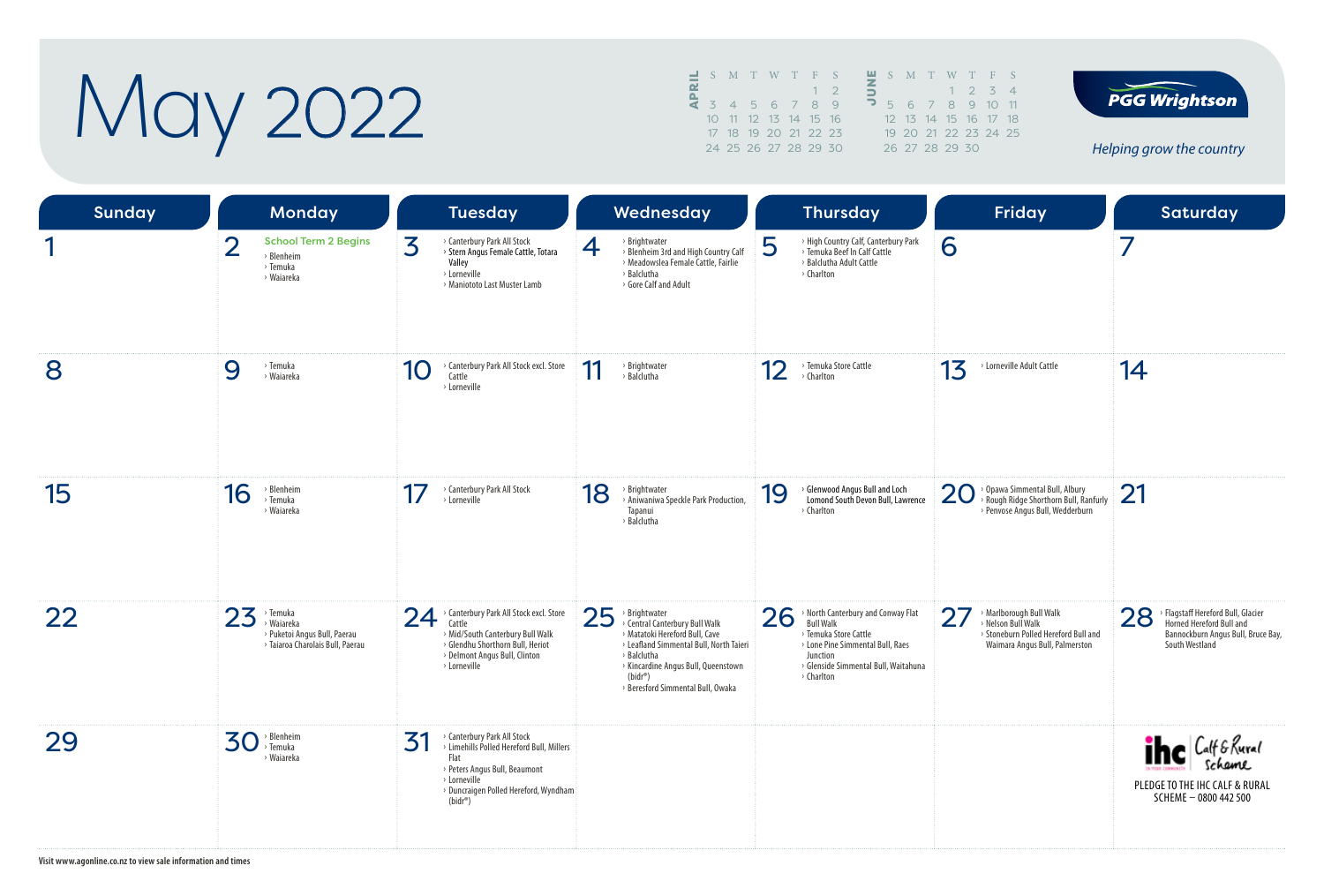#### June 2022

|   |    | S M T W T F S        |  |                  |        | S N             |                |
|---|----|----------------------|--|------------------|--------|-----------------|----------------|
| έ |    | 2 3 4 5 6 7          |  |                  | $\Box$ | $-31$           |                |
|   | 8. |                      |  | 9 10 11 12 13 14 |        | $\overline{5}$  | $\overline{a}$ |
|   |    | 15 16 17 18 19 20 21 |  |                  |        | 10 <sup>7</sup> | $\mathbf{1}$   |
|   |    | 22 23 24 25 26 27 28 |  |                  |        | 17 <sup>2</sup> | 1              |
|   |    | 29 30 31             |  |                  |        | 24.2            |                |
|   |    |                      |  |                  |        |                 |                |





*Helping grow the country*

| <b>Sunday</b>                           | <b>Monday</b>                                                                                                                                                                            | <b>Tuesday</b>                                                                                                                                | Wednesday                                                                                                                                                         | <b>Thursday</b>                                                                                                                                                                                                                              | <b>Friday</b>                                                                                                       | <b>Saturday</b>                                                                         |
|-----------------------------------------|------------------------------------------------------------------------------------------------------------------------------------------------------------------------------------------|-----------------------------------------------------------------------------------------------------------------------------------------------|-------------------------------------------------------------------------------------------------------------------------------------------------------------------|----------------------------------------------------------------------------------------------------------------------------------------------------------------------------------------------------------------------------------------------|---------------------------------------------------------------------------------------------------------------------|-----------------------------------------------------------------------------------------|
|                                         |                                                                                                                                                                                          |                                                                                                                                               | > Brightwater<br>> Balclutha<br>> Hauroko Valley Combined Bull, Lilburn<br>Valley (Waiau Hereford, Pourakino<br>Hereford, Pikoburn Angus, Wainuka<br>South Devon) | $\overline{2}$<br>> Charlton<br>> Monymusk Polled Hereford Bull,<br>Te Anau<br>> Waikaka Hereford Bull, Greenvale                                                                                                                            | 3<br>> Locharburn Horned Hereford Bull,<br>Cromwell                                                                 | 4                                                                                       |
| 5                                       | 6<br><b>Queen's Birthday</b>                                                                                                                                                             | > Temuka<br>> Waiareka<br>> Netherton Angus Bull, Foulden Hills<br>Polled Hereford and Bluestone Santa<br>Gertrudis Bull, Middlemarch         | 8<br>> Brightwater<br>> Canterbury Park All Stock excl. Store<br>Cattle<br>> Orari Gorge Hereford Bull, Orari<br>> Okawa Hereford Bull, Mt Somers<br>> Balclutha  | 9<br>> Riverlands Angus, Grassmere,<br>Capethorne Hereford Bull, Cheviot<br>> Beechwood, Richon, Woodburn<br>Hereford Bull, Amberley<br>> Temuka Store Cattle<br>> Haldon Station Hereford and Angus<br><b>Bull, MacKenzie</b><br>> Charlton | > Merrylea Hereford Bull, Cave<br>10<br>> Earnscleugh Angus, Polled Hereford<br>and Composite Bull, Alexandra       | 11                                                                                      |
| 12                                      | > Blenheim<br>13<br>> Martin Farming Angus and Hereford<br>Bull, Wakefield<br>> Lake Station Hereford Bull, St Arnaud<br>> Mt Possession Angus Bull, Mt Somers<br>> Temuka<br>> Waiareka | > Canterbury Park All Stock<br>14<br>> Sudeley Angus Bull, Irwell<br>> Lorneville                                                             | FIELDAYS, MYSTERY CREEK<br>15<br>> Brightwater<br>> Silverstream Charolais and Hereford<br>Bull, Lincoln<br>> Balclutha                                           | FIELDAYS, MYSTERY CREEK<br>16<br>> Kaiwara Angus Bull, Culverden<br>> Hemingford Charolais Bull, Culverden<br>> Alfirston Hereford Bull, Culverden<br>> Fossil Creek Angus Bull, Ngapara<br>> Charlton                                       | FIELDAYS, MYSTERY CREEK<br>17<br><sup>&gt;</sup> Grampians Angus Bull, Culverden<br>> Red Oak Angus Bull, Weka Pass | FIELDAYS, MYSTERY CREEK<br>18                                                           |
| > Brackenfield Angus Bull, Seddon<br>19 | > Blenheim Bull, Leefield Station,<br>20<br>Waihopai Valley<br>> Taimate Angus Bull and Burtegill<br>South Devon Bull, Ward<br>> Temuka<br>> Kakahu Angus Bull, Geraldine<br>> Waiareka  | 21<br><b>Matariki Hereford Bull and Woodbank</b><br>Angus Bull, Clarence<br>> Canterbury Park All Stock excl. Store<br>Cattle<br>> Lorneville | 22<br>> Brightwater<br>> Te Mania Angus Bull, Conway Flat<br>> Balclutha                                                                                          | > Stern Angus Bull, Totara Valley<br>23<br>> Temuka Store Cattle<br>> Charlton                                                                                                                                                               | 24<br>Matariki<br>> Meadowslea Angus Bull, Fairlie                                                                  | 25                                                                                      |
| 26                                      | > Blenheim<br>> Temuka<br>› Waiareka                                                                                                                                                     | 28 > Canterbury Park All Stock                                                                                                                | 29<br>> Brightwater<br>> Balclutha                                                                                                                                | $30$ <sup>, Charlton</sup>                                                                                                                                                                                                                   |                                                                                                                     | ihe Calf & Rural<br>Schame<br>PLEDGE TO THE IHC CALF & RURAL<br>$SCHEME - 0800 442 500$ |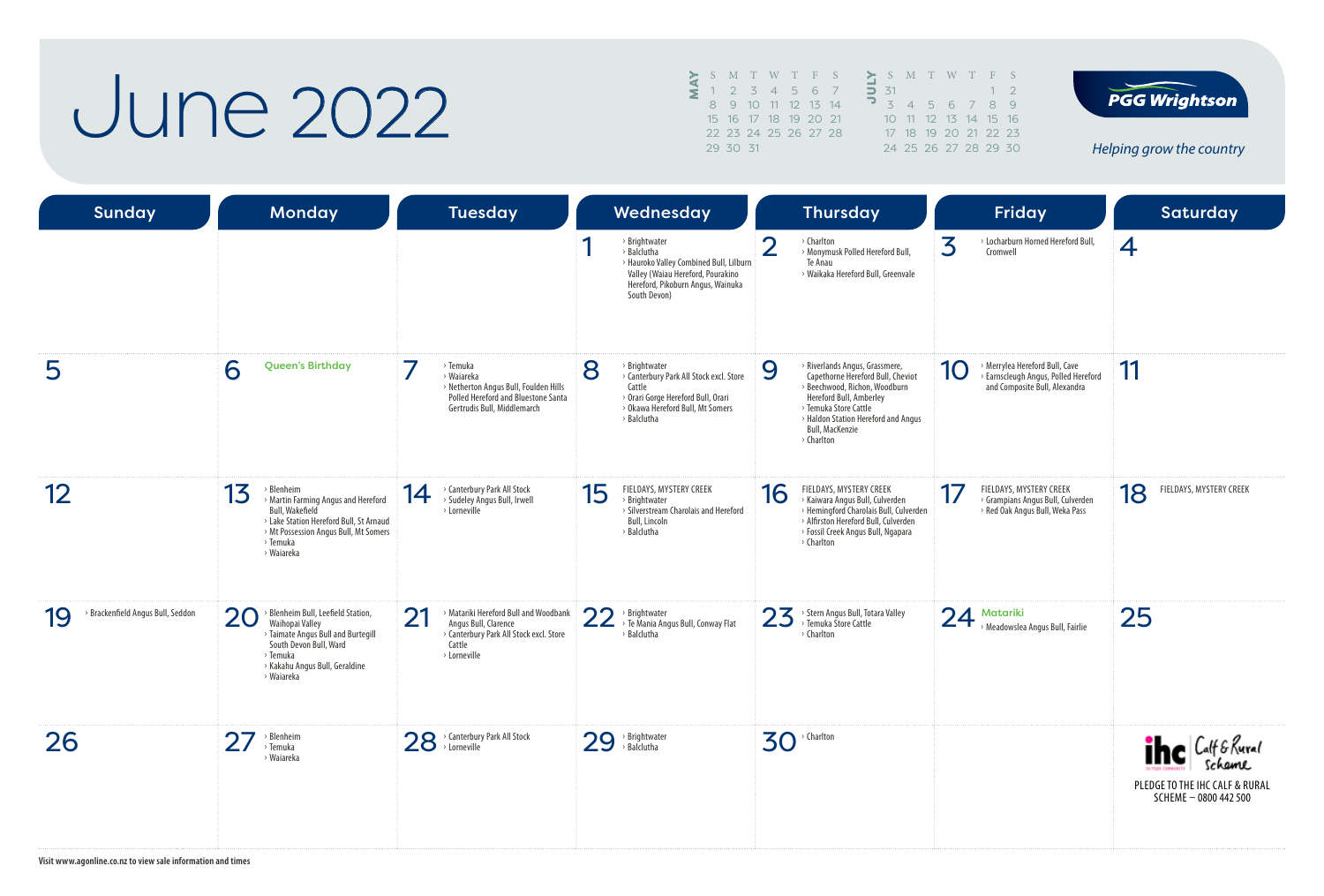July 2022

| 罗 | S M T W T F S        |  |             |          |   | S.    |       |
|---|----------------------|--|-------------|----------|---|-------|-------|
| ∍ |                      |  | $1 \t2 \t3$ | $\Delta$ | ∍ |       |       |
|   | 5 6 7 8 9 10 11      |  |             |          |   |       |       |
|   | 12 13 14 15 16 17 18 |  |             |          | ⋖ | 14 15 |       |
|   | 19 20 21 22 23 24 25 |  |             |          |   |       | 21 22 |
|   | 26 27 28 29 30       |  |             |          |   | 28 29 |       |
|   |                      |  |             |          |   |       |       |





*Helping grow the country*

| <b>Sunday</b> | <b>Monday</b>                                                                          | <b>Tuesday</b>                                                                                                 | Wednesday                                                  | <b>Thursday</b>                                                  | Friday                         | Saturday       |
|---------------|----------------------------------------------------------------------------------------|----------------------------------------------------------------------------------------------------------------|------------------------------------------------------------|------------------------------------------------------------------|--------------------------------|----------------|
| 31            | <b>The Calf &amp; Rural</b><br>PLEDGE TO THE IHC CALF & RURAL<br>SCHEME - 0800 442 500 |                                                                                                                |                                                            |                                                                  | 1                              | $\overline{2}$ |
| 3             | > Temuka<br>> Waiareka<br>4                                                            | 5<br>> Canterbury Park All Stock excl. Store<br>Cattle<br>> Melior Venison Hind, Middle Valley<br>> Lorneville | 6<br>> Brightwater<br>> Temuka In Lamb Ewe<br>> Balclutha  | > Temuka Store Cattle<br>> Charlton<br>> Ashburton Dog, Mayfield | 8<br><b>School Term 2 Ends</b> | 9              |
| 10            | $\rightarrow$ Blenheim<br>11<br>> Temuka<br>› Waiareka                                 | 12<br>> Canterbury Park All Stock<br>> Lorneville                                                              | 13<br>> Brightwater<br>> Balclutha                         | > Charlton<br>14                                                 | 15                             | 16             |
| 17            | 18<br>> Temuka<br>> Waiareka                                                           | > Canterbury Park All Stock excl. Store<br>19<br>Cattle<br>> Lorneville                                        | > Brightwater<br>> Balclutha<br>20<br>> Gore Dog, Charlton | 21<br>> Temuka Store Cattle<br>> Charlton                        | 22                             | 23             |
| 24            | $25$ School Term 3 Begins<br>» Blenheim<br>> Temuka<br>› Waiareka                      | 26 > Canterbury Park All Stock                                                                                 | 27<br>> Brightwater<br>> Balclutha                         | $28$ <sup>, Charlton</sup>                                       | 29                             | 30             |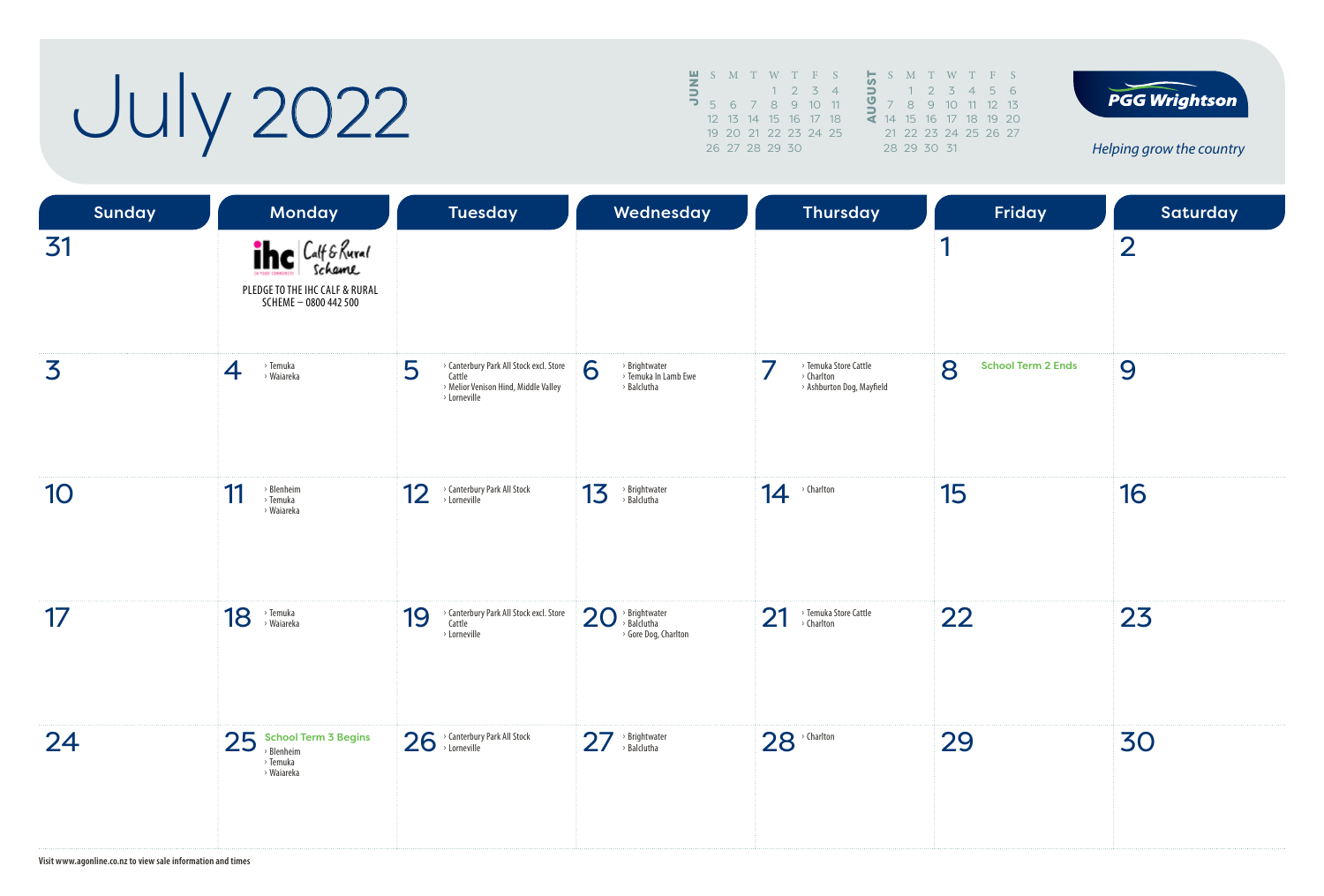### August 2022

|               |       |      | S M T W T F S        |      |  |  | <b>M</b> S M T W T F S        |  |             |  |
|---------------|-------|------|----------------------|------|--|--|-------------------------------|--|-------------|--|
|               | $-31$ |      |                      | $-1$ |  |  |                               |  | $1 \t2 \t3$ |  |
| $\frac{1}{2}$ |       | $-4$ | 5 6 7 8 9            |      |  |  | 4 5 6 7 8 9 10                |  |             |  |
|               |       |      | 10 11 12 13 14 15 16 |      |  |  | 11 12 13 14 15 16 17          |  |             |  |
|               |       |      | 17 18 19 20 21 22 23 |      |  |  | <b>A</b> 18 19 20 21 22 23 24 |  |             |  |
|               |       |      | 24 25 26 27 28 29 30 |      |  |  | 9, 25, 26, 27, 28, 29, 30     |  |             |  |



*Helping grow the country*

| <b>Sunday</b> | Monday                                     | <b>Tuesday</b>                                                                                  | Wednesday                          | <b>Thursday</b>                                          | Friday                    | <b>Saturday</b>                                                                        |
|---------------|--------------------------------------------|-------------------------------------------------------------------------------------------------|------------------------------------|----------------------------------------------------------|---------------------------|----------------------------------------------------------------------------------------|
|               | 1<br>> Temuka<br>> Waiareka                | > Canterbury Park All Stock excl. Store<br>$\overline{2}$<br>Cattle<br>$\rightarrow$ Lorneville | 3<br>> Brightwater<br>> Balclutha  | > Temuka Store Cattle<br>> Charlton and In Lamb Ewe<br>4 | 5                         | 6                                                                                      |
| 7             | 8<br>> Blenheim<br>> Temuka<br>› Waiareka  | 9<br>> Canterbury Park All Stock<br>> Lorneville                                                | > Brightwater<br>> Balclutha<br>10 | 11<br>> Charlton                                         | 12<br>> Castlerock Cattle | 13                                                                                     |
| 14            | 15<br>> Temuka<br>> Waiareka               | > Canterbury Park All Stock excl. Store<br>16<br>Cattle<br>> Lorneville                         | 17<br>> Brightwater<br>> Balclutha | 18 > Temuka Store Cattle                                 | 19                        | 20                                                                                     |
| 21            | $22$ <sup>&gt;Blenheim</sup><br>› Waiareka | 23 > Canterbury Park All Stock                                                                  | $24 \rightarrow$ Brightwater       | $25$ <sup>, Charlton</sup>                               | 26                        | 27                                                                                     |
| 28            | $29$ <sup>, Temuka</sup>                   | 30 Canterbury Park All Stock excl. Store<br>Cattle<br>> Lorneville                              | 31<br>> Brightwater<br>> Balclutha |                                                          |                           | <b>The Calf &amp; Rural</b><br>PLEDGE TO THE IHC CALF & RURAL<br>SCHEME - 0800 442 500 |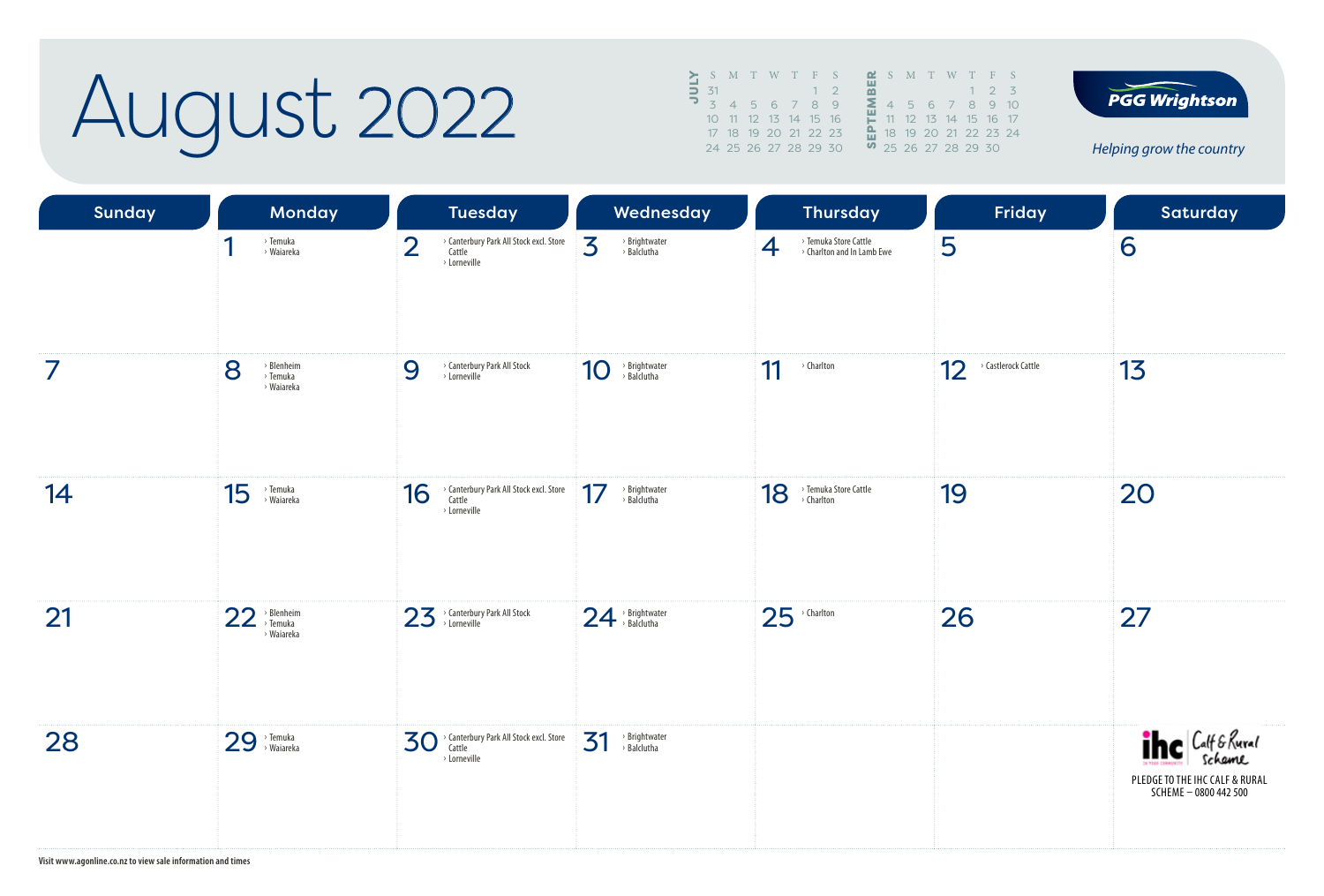### September 2022

|  |             | S M T W T F S           |  |                       |  |  | <b>M</b> S M T W T F S            |  |
|--|-------------|-------------------------|--|-----------------------|--|--|-----------------------------------|--|
|  |             | $1 \t2 \t3 \t4 \t5 \t6$ |  | $\frac{10}{20}$ 30 31 |  |  |                                   |  |
|  |             | 7 8 9 10 11 12 13       |  |                       |  |  | 0 2 3 4 5 6 7 8                   |  |
|  |             | 14 15 16 17 18 19 20    |  |                       |  |  | $\frac{1}{2}$ 9 10 11 12 13 14 15 |  |
|  |             | 21 22 23 24 25 26 27    |  |                       |  |  | <b>0</b> 16 17 18 19 20 21 22     |  |
|  | 28 29 30 31 |                         |  |                       |  |  | 23 24 25 26 27 28 29              |  |
|  |             |                         |  |                       |  |  |                                   |  |

12 13 14 15 19 20 21 22 23 24 25 26 27 28 29



*Helping grow the country*

| <b>Sunday</b>             | <b>Monday</b>                                              | <b>Tuesday</b>                                                                    | Wednesday                                                                                                          | <b>Thursday</b>                                                          | Friday                                                                                                                             | Saturday                                                                                              |
|---------------------------|------------------------------------------------------------|-----------------------------------------------------------------------------------|--------------------------------------------------------------------------------------------------------------------|--------------------------------------------------------------------------|------------------------------------------------------------------------------------------------------------------------------------|-------------------------------------------------------------------------------------------------------|
|                           |                                                            |                                                                                   |                                                                                                                    | > Blenheim 66th Annual Machinery<br>> Temuka Store Cattle<br>> Charlton  | $\overline{2}$                                                                                                                     | 3                                                                                                     |
| $\overline{4}$            | 5<br>> Blenheim<br>> Temuka<br>> Waiareka                  | 6<br>> Canterbury Park All Stock<br>> Lorneville                                  | 7<br>> Brightwater<br>> Balclutha                                                                                  | 8<br>> Temuka Store Cattle<br>> Charlton                                 | 9                                                                                                                                  | 10                                                                                                    |
| 11                        | 12<br>> Temuka<br>> Waiareka                               | > Canterbury Park All Stock excl. Store<br>13<br>Cattle<br>> Lorneville           | > Brightwater<br>> Balclutha<br>14                                                                                 | > Temuka Store Cattle<br>15<br>> Charlton                                | 16                                                                                                                                 | 17                                                                                                    |
| 18                        | > Blenheim<br>19<br>> Temuka<br>> Waiareka                 | 20 > Canterbury Park All Stock                                                    | 21<br>> Brightwater<br>> Balclutha                                                                                 | > Brightwater Spring Cattle<br>> Temuka Store Cattle<br>22<br>> Charlton | 23                                                                                                                                 | 24                                                                                                    |
| 25 Daylight Saving Begins | 26<br><b>South Canterbury</b><br>Anniversary<br>> Waiareka | 27<br>Canterbury Park All Stock excl. Store<br>Cattle<br>> Temuka<br>> Lorneville | 28 > Brightwater<br>> Canterbury Park Special Store Cattle<br>> Shrimptons Hill Hereford Bull, Cave<br>> Balclutha | 29 > Timperlea Angus, Oxford<br>> Charlton                               | <b>School Term 3 Ends</b><br>30<br>> Grantleigh Farm Murray Grey and<br>Hereford Yearling Bull, Twizel<br>Palmerston Spring Cattle | $i$ hc $ C_{\text{eff}}$ & Rural<br>Scheme<br>PLEDGE TO THE IHC CALF & RURAL<br>SCHEME - 0800 442 500 |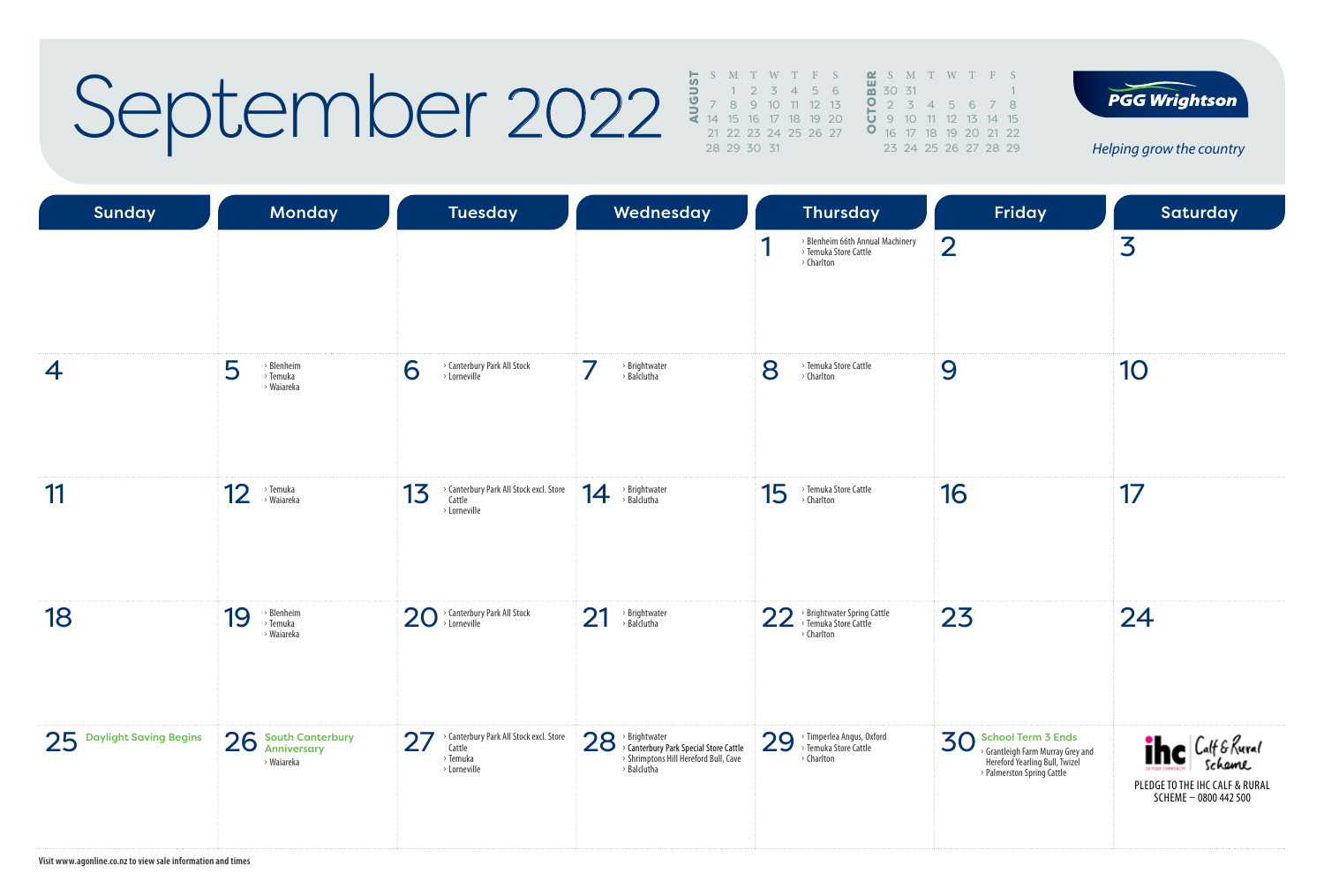### October 2022

|   |  | $\mathbf{C}$ SMTWTFS |  |                  |    |    | S M       |     |
|---|--|----------------------|--|------------------|----|----|-----------|-----|
| m |  |                      |  | $2 \overline{3}$ |    |    |           |     |
| Σ |  | 4 5 6 7 8 9          |  |                  | 10 | Σ. |           | 6 7 |
|   |  | 12 13 14 15 16 17    |  |                  |    |    | $13 -$    | 14  |
|   |  | 18 19 20 21 22 23 24 |  |                  |    |    | $Q$ 20 21 |     |
|   |  | 0 25 26 27 28 29 30  |  |                  |    |    | 27 28     |     |
|   |  |                      |  |                  |    |    |           |     |



**PGG Wrightson** 

*Helping grow the country*

| <b>Sunday</b>  |    | <b>Monday</b>                                                                                                                   |    | <b>Tuesday</b>                                                                                                                                                                               |    | Wednesday                                                                                                                                                     |    | <b>Thursday</b>                                                                                                                  |    | Friday                                                                                   |    | <b>Saturday</b>               |
|----------------|----|---------------------------------------------------------------------------------------------------------------------------------|----|----------------------------------------------------------------------------------------------------------------------------------------------------------------------------------------------|----|---------------------------------------------------------------------------------------------------------------------------------------------------------------|----|----------------------------------------------------------------------------------------------------------------------------------|----|------------------------------------------------------------------------------------------|----|-------------------------------|
| 30             | 31 | <b>Marlborough Anniversary</b><br>> Temuka<br>› Waiareka                                                                        |    |                                                                                                                                                                                              |    |                                                                                                                                                               |    |                                                                                                                                  |    |                                                                                          | и  |                               |
| $\overline{2}$ | 3  | > Blenheim<br>> Glen R Angus Bull, Sheffield<br>> Temuka<br>› Waiareka<br>> R & J Dobson Ashvale Jersey Bull,<br><b>Otautau</b> | 4  | > Woodbank Angus and Matariki<br>Hereford Yearling Bull, Clarence<br>> Canterbury Park All Stock<br><sup>&gt;</sup> Opawa Downs On Farm Cattle, Albury<br>> Mt Benger Cattle<br>> Lorneville | 5  | > Brightwater<br>> Te Mania Angus Yearling Bull,<br>Conway Flat<br>> Bluestone Hereford Bull, Cave<br>> Balcultha<br>> Taffy Jersey Bull, Winton              | 6  | > Red Oak Yearling Angus Bull, Weka Pass<br>> Temuka Store Cattle<br>> Kakahu Angus Yearling Bull, Geraldine<br>> Charlton       | 7  | > Meadowslea Angus Yearling Bull,<br>Fairlie<br>> Cheviot Spring Cattle                  | 8  |                               |
| 9              | 10 | > Okawa Hereford Yearling Bull,<br>Mt Somers<br>> Orari Gorge Hereford Yearling Bull,<br>Geraldine<br>> Temuka<br>> Waiareka    | 11 | > Canterbury Park All Stock excl. Store<br>Cattle<br>> Lorneville<br>> SC & J Bevins Jersey Bull, Ryal Bush                                                                                  | 12 | > Brightwater<br>> Canterbury Park Special Store Cattle<br>> Stern Angus Yearling Bull, Totara Valley<br>> Balclutha<br>> Torrisdale Murray Grey Bull, Winton | 13 | > Temuka Store Cattle<br>> Sudeley Angus Yearling Bull, Irwell<br>> Kane Farms Hereford and Angus Bull,<br>Tapanui<br>> Charlton | 14 | > Culverden Spring Cattle<br>> Hall Genetics Angus and Belted<br>Galloway Bull, Maitland | 15 | ELLESMERE A&P                 |
| 16             | 17 | <b>School Term 4 Begins</b><br>> Blenheim<br>> Temuka<br>> Waiareka<br>> Silverfern Murray Grey Bull, Tuatapere                 | 18 | > Canterbury Park All Stock excl. Store<br>Cattle<br>> Lorneville                                                                                                                            | 19 | > Blenheim Spring Cattle<br>> Brightwater<br>> Balclutha<br>> CH Miller Hereford Bull, Pyramid<br>Downs<br>> Rockley Angus Yearling Bull, Balfour             |    | 20 > Brightwater Spring Cattle<br>> Temuka (Trad Beef Only) Store Cattle<br>> Charlton                                           | 21 | <b>Hawke's Bay Anniversary</b><br>RANGIORA A&P                                           | 22 | RANGIORA A&P                  |
| 23             |    | $24$ Labour Day                                                                                                                 | 25 | > Temuka<br>> Waiareka                                                                                                                                                                       | 26 | > Brightwater<br>> Canterbury Park All Stock<br>> Balclutha<br>> Gore Spring Cattle                                                                           |    | $27$ <sup>, Temuka Store Cattle</sup>                                                                                            |    | 28 ASHBURTON A&P<br>> Castlerock Spring Cattle                                           | 29 | ASHBURTON A&P<br>AMBERLEY A&P |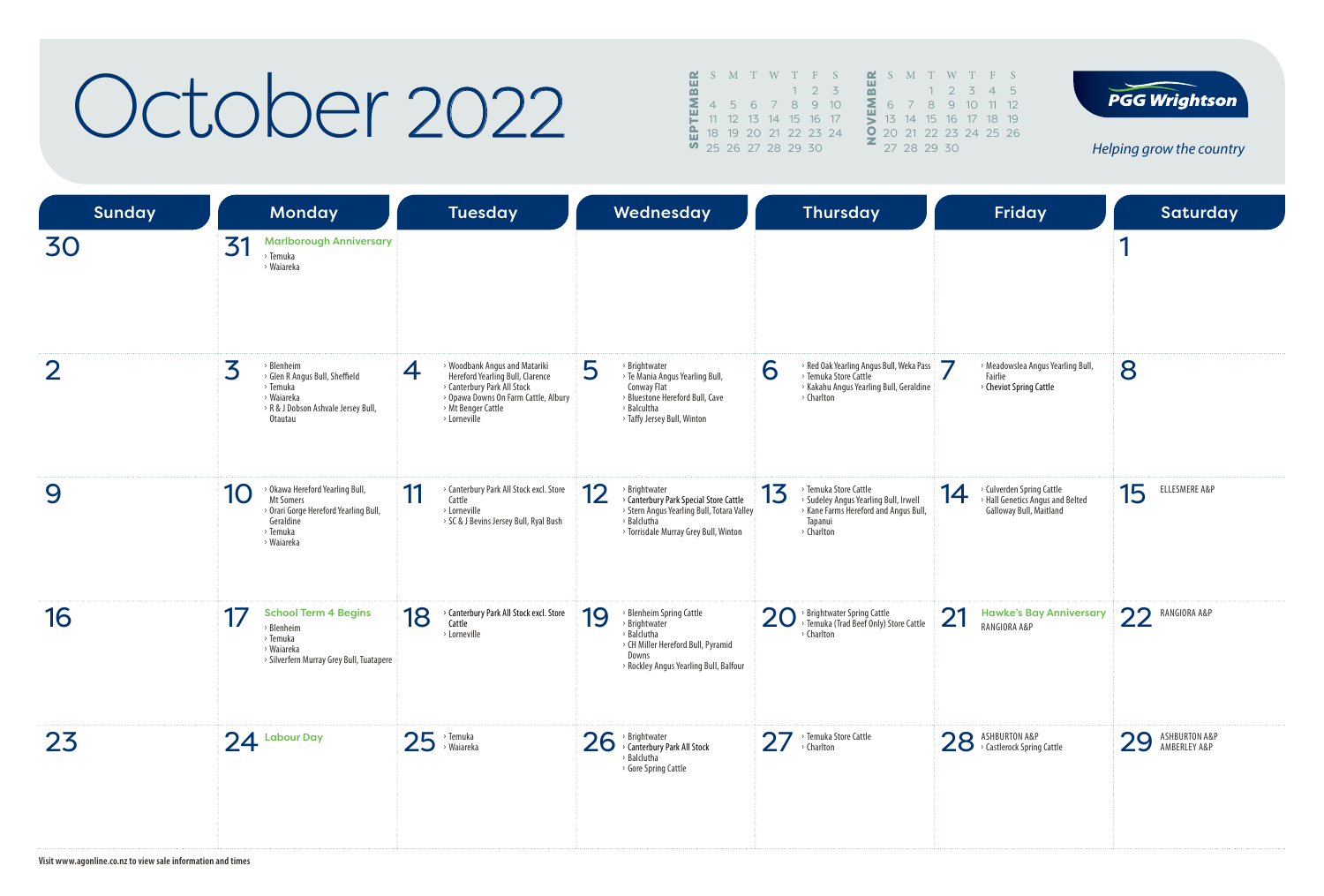### November 2022 and the second

| S M T W T F S        |  |  |  |  | <b>M</b> S M T W T F S |  |     |  |
|----------------------|--|--|--|--|------------------------|--|-----|--|
| 30 31                |  |  |  |  |                        |  | 123 |  |
| 2 3 4 5 6 7 8        |  |  |  |  | 245678910              |  |     |  |
| 9 10 11 12 13 14 15  |  |  |  |  | 11 12 13 14 15 16 17   |  |     |  |
| 16 17 18 19 20 21 22 |  |  |  |  | 18 19 20 21 22 23 24   |  |     |  |
| 23 24 25 26 27 28 29 |  |  |  |  | 25 26 27 28 29 30 31   |  |     |  |



*Helping grow the country*

| <b>Sunday</b>                                   | Monday                                                                                                                                         |    | <b>Tuesday</b>                                                                                                                                                                                 |          | Wednesday                                                                                                             |           | <b>Thursday</b>                                                                                                                       |    | <b>Friday</b>                                                                                               |    | <b>Saturday</b>                               |
|-------------------------------------------------|------------------------------------------------------------------------------------------------------------------------------------------------|----|------------------------------------------------------------------------------------------------------------------------------------------------------------------------------------------------|----------|-----------------------------------------------------------------------------------------------------------------------|-----------|---------------------------------------------------------------------------------------------------------------------------------------|----|-------------------------------------------------------------------------------------------------------------|----|-----------------------------------------------|
|                                                 |                                                                                                                                                |    | <b>Blenheim</b><br>> Canterbury Park All Stock excl. Store<br>Cattle<br>> Lorneville                                                                                                           | $\angle$ | > Brightwater<br>> Annandale On Farm Lamb, Banks<br>Peninsula<br>> Balclutha                                          | 3         | > Temuka Store Cattle<br>> Waitahuna Ram Open Day<br>> Charlton                                                                       | 4  | > Palmerston Spring Cattle<br>> Wyndham Ram Open Day                                                        | 5  | MARLBOROUGH A&P<br>SOUTHERN CANTERBURY A&P    |
| MARLBOROUGH A&P<br>6<br>SOUTHERN CANTERBURY A&P | 7<br>> Temuka<br>› Waiareka                                                                                                                    | 8  | > Lorneville                                                                                                                                                                                   | 9        | THE NZ AGRICULTURAL SHOW<br>> Brightwater<br>> Balclutha                                                              | <b>10</b> | THE NZ AGRICULTURAL SHOW<br>> Temuka Store Cattle<br>> Charlton                                                                       | 11 | <b>Canterbury Anniversary</b><br>THE NZ AGRICULTURAL SHOW                                                   | 12 |                                               |
| 13                                              | > Blenheim<br>14<br>> Temuka<br>› Waiareka                                                                                                     | 15 | > Canterbury Park All Stock<br>> Lorneville                                                                                                                                                    | 16       | > Brightwater<br>> Balclutha                                                                                          | 17        | > Brightwater Open Cattle<br>> Gillanders On Farm Lamb<br>> BC Gallagher Beltex Ram, Mt Somers<br>> Temuka Store Cattle<br>> Charlton | 18 | > Clifton Downs Ram, Waimate                                                                                | 19 | NELSON A&P<br>COURTENAY A&P<br>WEST OTAGO A&P |
| NELSON A&P<br>20                                | 21<br>> Temuka<br>> Waiareka                                                                                                                   | 22 | > Canterbury Park All Stock excl. Store<br>Cattle<br>> Omagh Suffolk Ram, Mayfield<br>> Lorneville<br>> The Brothers Lamb, Pleasant Point                                                      | 23       | $\rightarrow$ Brightwater<br>> Craiglochart Lamb<br>> Hermiston Ram, Lauriston<br>> Balclutha<br>> Gore Spring Cattle |           | 24 > Golden Bay Calf<br>> Meadowslea Ram, Fairlie<br>> Charlton                                                                       | 25 | > Canterbury Elite Ram and Ewe,<br><b>Canterbury Park</b><br>> Wharetoa Genetics Ram Open Day,<br>Clydevale | 26 | SOUTH OTAGO A&P                               |
| 27                                              | 28 Chatham Islands and<br>Westland Anniversary<br>> Blenheim<br>> Temuka<br>> Waiareka<br>> FA Fletcher, Coopworth, Dorset Down<br>Ram, Heriot | 29 | > Canterbury Park All Stock excl. Store<br>Cattle<br>> Lorneville<br>> BA & SC Robertson Merrydowns<br>Romney and Southdown Ram,<br>Waikoikoi<br>> Pareora Downs, Beltex Suftex Ram,<br>Timaru | 30       | > Brightwater<br>> Adelong Poll Dorset Ram, Ellesmere<br>> Lorneville Weaner Calf<br>> Balclutha                      |           |                                                                                                                                       |    |                                                                                                             |    |                                               |